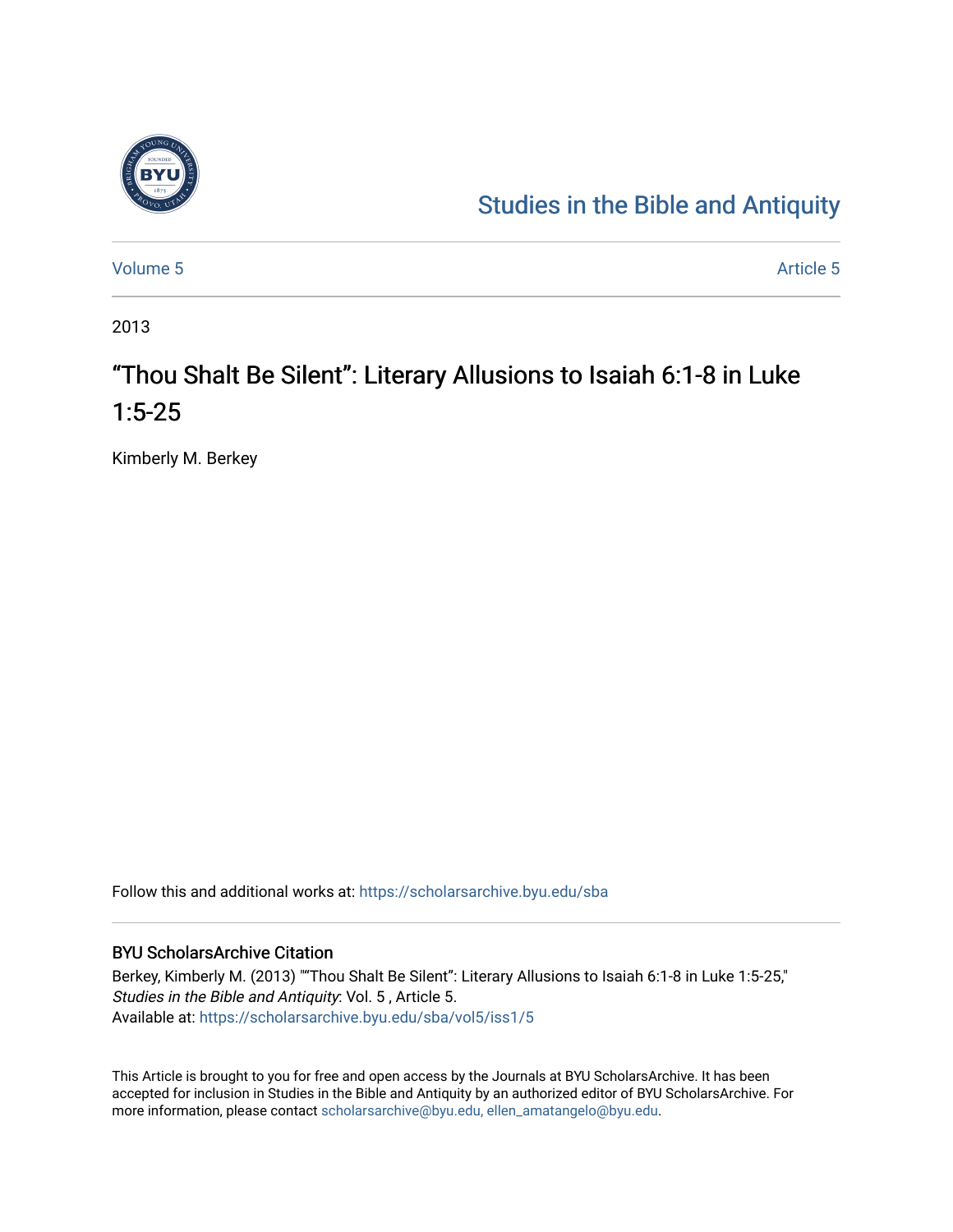



**BRIGHAM YOUNG UNIVERSITY . PROVO, UTAH** 

- **Title** "Thou Shalt Be Silent": Literary Allusions to Isaiah 6:1–8 in Luke 1:5–25
- Author(s) Kimberly M. Berkey
- *Studies in the Bible and Antiquity* 5 (2013): 47–62. **Reference**
	- 2151-7800 (print), 2168-3166 (online) **ISSN**
	- Abstract Luke 1:5-25 shares several themes and type-scenes in common with other biblical narratives, and yet one major allusion has often been overlooked: its connection with Isaiah 6:1–8. Like the first chapter of Luke, Isaiah 6 is also a prophetic call narrative that takes place in the temple, involves an angelic encounter, and explores the themes of silence and language. Despite the centrality of the temple in Israelite theology, temple epiphanies are surprisingly uncommon in the Hebrew Bible. Furthermore, in no other biblical texts does the recipient of the vision encounter an angel specifically at the temple's altar. Where Zechariah is struck dumb, Isaiah also finds himself unable to speak and must have his language cleansed prior to his prophetic task. Because these are the only two texts in the Bible that share these convergences, it is clear that Luke intentionally alluded to Isaiah 6:1–8 in crafting the opening of his narrative. This allusion helps inform his audience about Jewish theology, sets John the Baptist apart as a prophetic figure, and introduces Luke's later use of Isaiah 6:9–10 in Luke–Acts.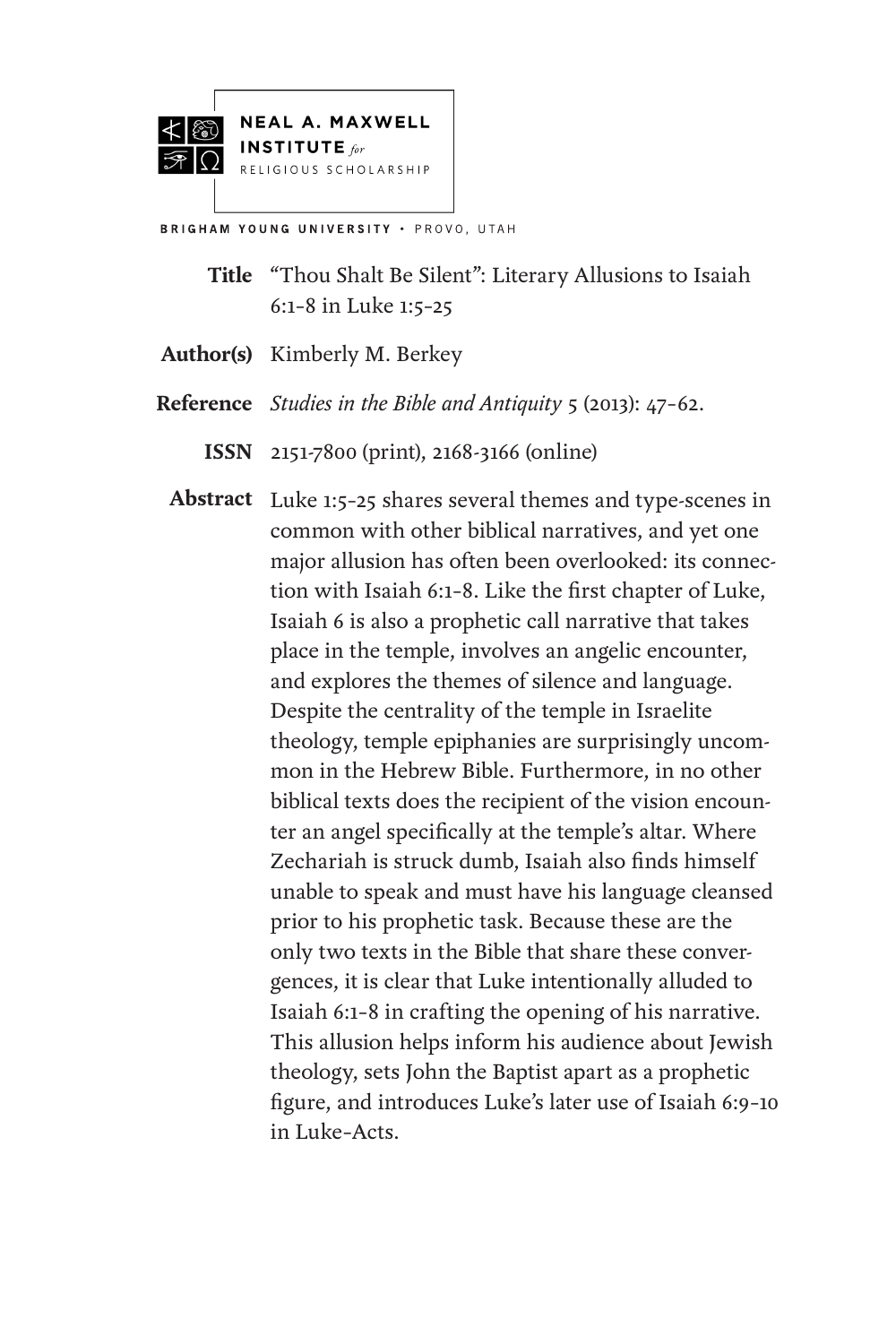# "Thou Shalt Be Silent": Literary Allusions to Isaiah 6:1–8 in Luke 1:5–25

Kimberly M. Berkey

Scholars have long recognized the importance of Isaiah for the theological and christological agenda of Luke-Acts.<sup>1</sup> In all of this scholarship, however, at least one major Lucan allusion to Isaiah has been overlooked, in part because it is not a direct

<sup>1.</sup> James Flamming, "The New Testament Use of Isaiah," *Southwestern Journal of Theology* 11 (1968): 89–103; Raymond E. Brown, *The Birth of the Messiah: A Commentary on the Infancy Narratives in the Gospels of Matthew and Luke* (New York: Doubleday, 1976), 426, 454, 458–59; David Seccombe, "Luke and Isaiah," *New Testament Studies* 27 (1981): 252–59; Geoffrey W. Grogan, "The Light and the Stone: A Christological Study in Luke and Isaiah," in *Christ the Lord: Studies in Christology Presented to Donald Guthrie*, ed. Harold H. Rowdon (Illinois: Inter-Varsity, 1982), 151–67; C. K. Barrett, "Luke/Acts," in *It Is Written: Scripture Citing Scripture*, ed. D. A. Carson and H. G. M. Williamson (New York: Cambridge University Press, 1988), 235–36; James A. Sanders, "From Isaiah 61 to Luke 4," in *Luke and Scripture: The Function of Sacred Tradition in Luke–Acts*, ed. Craig A. Evans and James A. Sanders (Minneapolis: Fortress, 1993), 46–69; Charles A. Kimball, *Jesus' Exposition of the Old Testament in Luke's Gospel* (Sheffield: Sheffield Academic Press, 1994), 97; Rebecca I. Denova, *The Things Accomplished among Us: Prophetic Tradition in the Structural Pattern of Luke–Acts* (Sheffield: Sheffield Academic Press, 1997); Thomas S. Moore, "The Lucan Great Commission and the Isaianic Servant," *Bibliotheca Sacra* 154 (1997): 47–60; Christopher Tuckett, "Isaiah in Q," in *Isaiah in the New Testament*, ed. Steve Moyise and Maarten J. J. Menken (London: Clark, 2005), 51–61; Bart J. Koet, "Isaiah in Luke–Acts," in Moyise and Menken, *Isaiah in the New Testament*, 79–100; Peter Mallen, *The Reading and Transformation of Isaiah in Luke–Acts* (London: Clark, 2008). For a broader Christological survey of Luke's use of the entire Hebrew Bible, including several references to Isaiah passages, see Darrell L. Bock, *Proclamation from Prophecy and Pattern: Lucan Old Testament Christology* (Sheffield: JSOT, 1987).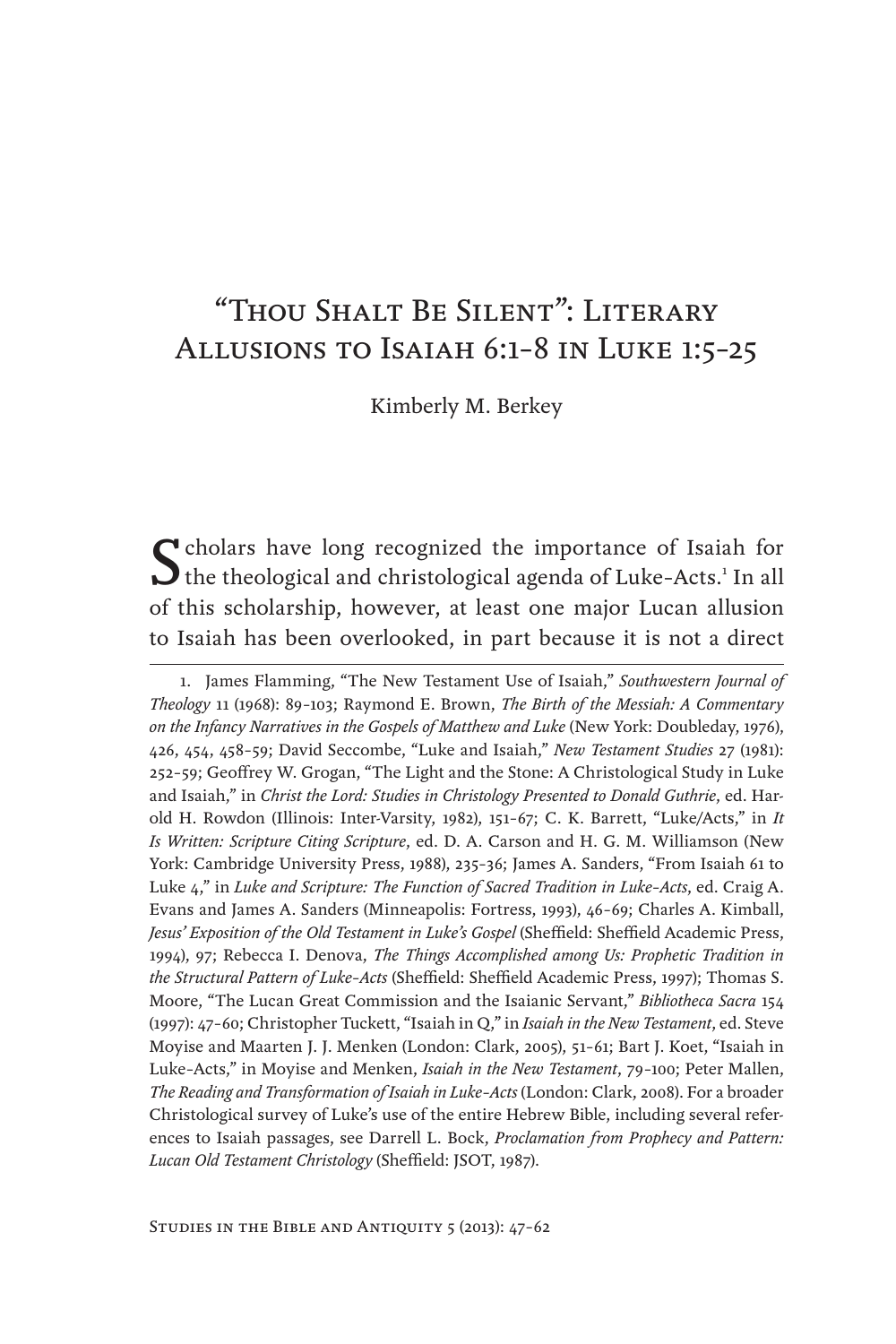quotation or verbal parallel. It is my contention that Luke 1:5–25 contains intentional allusions to Isaiah  $6:1-8$ ,<sup>2</sup> particularly in its cultic setting, angelic encounter, and theme of silence. This paper will commence a rhetorical analysis of the relationship between Luke 1:5–25 and Isaiah 6:1–8 and explore various functions of such an allusion.

### **Textual Summary**

Luke's narrative opens with two elements central to Jewish devotion: a pious Jewish family and the Jerusalem temple.<sup>3</sup> We meet Zechariah (KJV Zacharias) and Elisabeth, an elderly, childless couple from the tribe of Levi. At the time of the narrative, it is Zechariah's priestly privilege to offer incense at the temple. Interrupting the priest's ministrations, the angel Gabriel appears and promises Zechariah a son who will "make ready a people prepared for the Lord" (Luke 1:17).<sup>4</sup> Openly skeptical of the ability of his postmenopausal wife to bear a child, Zechariah asks for a sign and is struck dumb until the birth of the promised infant. It is only some nine months later when he confirms the angelically appointed name of the child (John) that his speech returns.

Luke 1:5–25 clearly shares a number of themes in common with other biblical narratives.<sup>5</sup> Like Abraham and Sarah, John's parents are elderly and barren, granted a miraculous child despite one parent's disbelief (Genesis 18:12–14). As in the case of Hannah, also bar-

<sup>2.</sup> This connection has never before been noted, with the possible exception of a single sentence in François Bovon, *Luke 1: A Commentary on the Gospel of Luke 1:1–9:50*, trans. Christine M. Thomas (Minneapolis: Fortress, 2002), 32. Unfortunately, the brevity and ambiguity of Bovon's reference to the relationship between Luke 1:5–25 and Isaiah 6 renders it useless for the purpose of this paper.

<sup>3.</sup> See R. Alan Culpepper and Gail R. O'Day, *Luke–John* (Nashville: Abingdon, 1995), 55; Barrett, "Luke/Acts," 235.

<sup>4.</sup> All scripture quotations, unless otherwise noted, are from the King James Version (KJV).

<sup>5.</sup> For an analysis of Luke's hermeneutical methods regarding these allusions, see Joel B. Green, "The Problem of a Beginning: Israel's Scriptures in Luke 1–2," *Bulletin for Biblical Research* 4 (1994): 61–86; Bock, *Proclamation from Prophecy and Pattern,* 57–58, 88.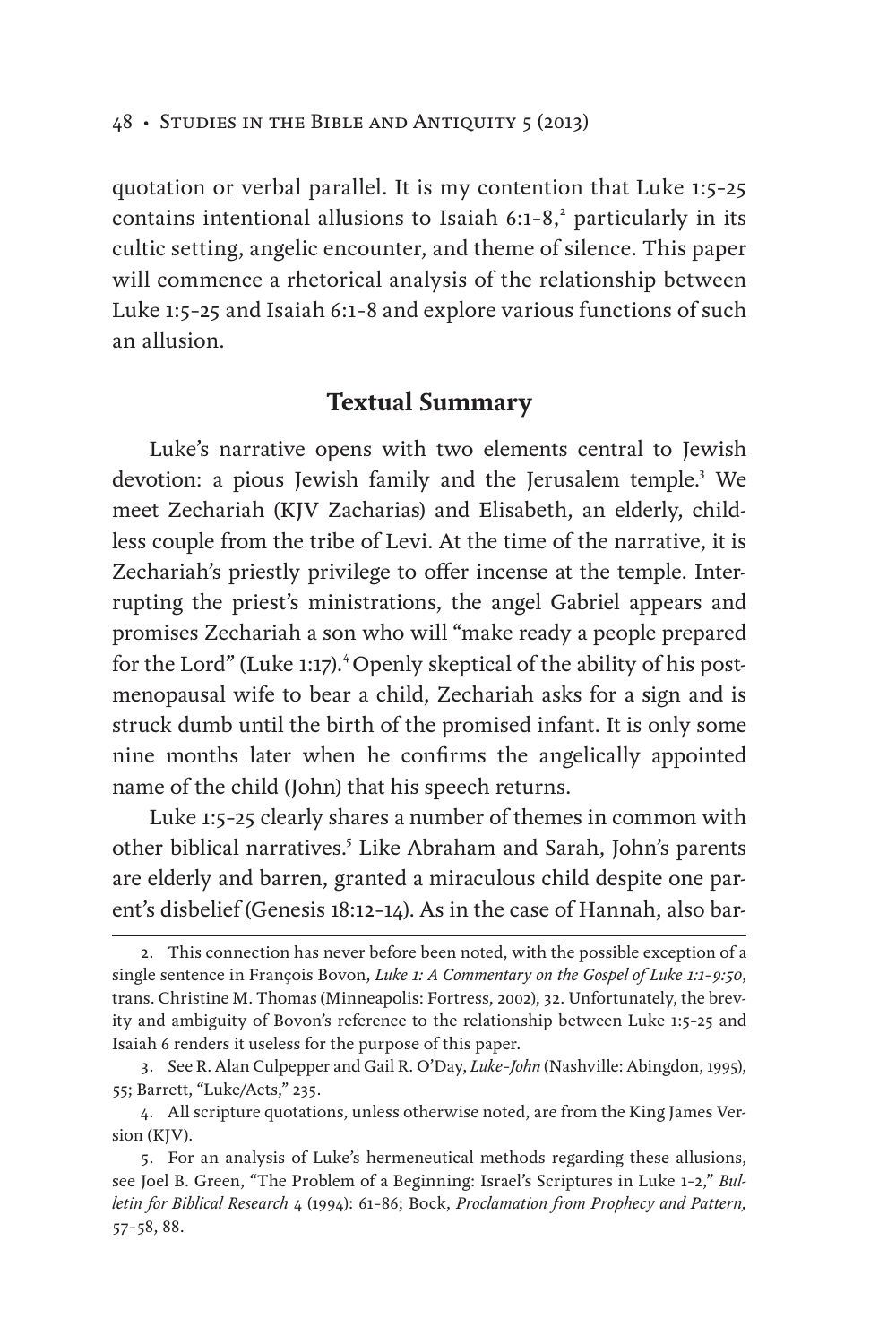ren, the promise of a son is given in the temple  $(1 \text{ Samuel 1:}7, 10)^6$ Like both Samuel and Samson, John will not drink alcohol, hinting at his prophetic calling (Luke 1:15; 1 Samuel 1:11; Judges 13:4–5).7 In these and several other parallels, Luke demonstrates an obvious interest in and familiarity with the Hebrew Bible and deems it necessary to connect his gospel with some of Israel's most cherished myths. Luke wants to connect the Christian movement with its Jewish heritage and does so by connecting his narrative with the Hebrew Bible.<sup>8</sup> Another of these echoes, to which we now turn, is Isaiah's commission in Isaiah 6.

Much like Zechariah, Isaiah is startled to find himself the unexpected recipient of a heavenly epiphany. He stumbles into the

7. Joseph A. Fitzmyer, *The Gospel according to Luke I–IX* (New York: Doubleday, 1970), 326. Although Fitzmyer claims that John will be subject to a Nazarite vow, I believe that, lacking a reference to uncut hair, the nature of his privation remains ambiguous. See also Culpepper and O'Day, *Luke–John*, 46, for whom abstinence from alcohol is appropriate for Levites (Leviticus 10:9) and prophets as well as Nazarites.

8. Luke's application of the Hebrew Bible serves several purposes. He is particularly interested in showing continuity with past prophecy; see Nils A. Dahl, "The Story of Abraham in Luke–Acts," in *Studies in Luke–Acts*, ed. Leander E. Keck and J. Louis Martyn (New York: Abingdon, 1966), 139–58; D. Moody Smith Jr., "The Use of the Old Testament in the New," in *The Use of the Old Testament in the New and Other Essays*, ed. James M. Efird (Durham, NC: Duke University Press, 1972), 51; Jacob Jervell, "The Center of Scripture in Luke," in *The Unknown Paul: Essays on Luke–Acts and Early Christian History*, ed. Jacob Jervell (Minneapolis: Augsburg, 1984), 122–37; Jack T. Sanders, "The Prophetic Use of the Scriptures in Luke–Acts," in *Early Jewish and Christian Exegesis*, ed. Craig A. Evans and William F. Stinespring (Atlanta: Scholars Press, 1987), 191–98; Brigid C. Frein, "Narrative Predictions, Old Testament Prophecies and Luke's Sense of Fulfilment," *New Testament Studies* 40 (1994): 22–37. For an example of how Luke uses the Hebrew Bible to illuminate the relationship between Jews and Gentiles, see Larrimore C. Crockett, "Luke 4:25–27 and Jewish-Gentile Relations in Luke–Acts," *Journal of Biblical Literature* 88 (1969): 177–83.

<sup>6.</sup> Parallels with the mother of Samuel continue throughout the infancy narrative. Indeed, it is widely agreed that the Magnificat is based primarily on the Song of Hannah (1 Samuel 2:1–10). See Walter R. Bowie, *The Gospel according to St. Luke* (New York: Abingdon, 1952), 41–42; Helmer Ringgren, "Luke's Use of the Old Testament," *Harvard Theological Review* 79 (1986): 227–35; Bock, *Proclamation from Prophecy and Pattern*, 69; Raymond E. Brown, "The Annunciation to Zechariah, the Birth of the Baptist, and the Benedictus (Luke 1:5–25; 57–80)," *Worship* 62 (1988): 484–85; James A. Sanders, "Isaiah in Luke," in Evans and Sanders, *Luke and Scripture*, 17; Denova, *Things Accomplished among Us,* 97.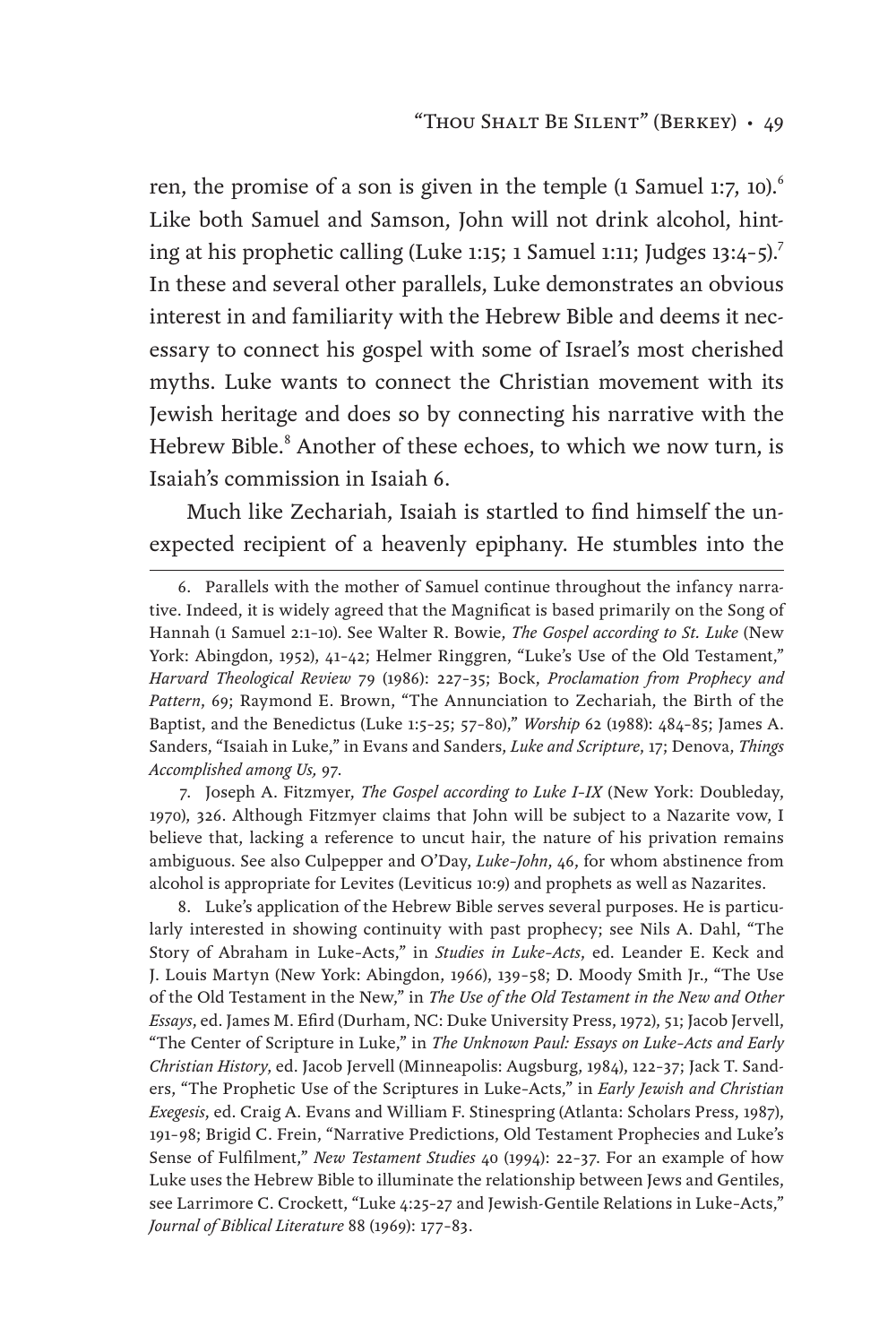divine council at the exact moment YHWH pronounces judgment on Israel.<sup>9</sup> Isaiah sees the Lord and his attendant angels and, fearing destruction, bemoans the impurity of both himself and Israel. A seraph approaches and ritually cleanses Isaiah's mouth with a hot coal from the altar, after which the prophet volunteers to bear YHWH's message to Israel, to "make the heart of this people fat, and make their ears heavy, and shut their eyes; lest they see with their eyes, and hear with their ears, and understand with their heart, and convert, and be healed" (Isaiah 6:10).

This Isaianic task already has a strong and much-studied presence in the New Testament. To begin with, scholars have noted an interesting shift in verb moods from the Masoretic Text to the LXX. In the Hebrew, the verbs are imperative, commanding Isaiah to make the minds of the people dull. Finding this problematic, the LXX translators changed the verbs to the indicative mood, thus reading "for the heart of this people *has become* fattened, and *they* hear heavily with their ears and *they* shut their eyes" (my translation). The LXX translators, anxious about the theological difficulties of a god who actively renders his people rebellious, changed the Hebrew imperatives into Greek indicatives, thus shifting the blame for YHWH's rejection. It is this Septuagintal translation, with its emphasis on Israel's obstinacy, that found its way into New Testament quotations of Isaiah 6:9–10 (Matthew 13:14; Mark 4:12; Luke 8:10; Acts 28:26–27).

There is a general consensus that Isaiah's writings were crucial to the structure and content of Luke's gospel. Luke contains four direct Isaiah quotations (i.e., quotations in which he explicitly identifies Isaiah as the source or plainly asserts that he is quoting scripture), two of which he shares with Matthew and Mark (Isaiah 40:3–5 in Luke 3:4–5; Isaiah 56:7 in Luke 19:46) and two of which are uniquely his (Isaiah 61:1–2 in Luke 4:17–19; Isaiah 53:12 in Luke

<sup>9.</sup> John D. Watts, *Isaiah 1–33* (Nashville: Nelson Reference & Electronic, 2005), 108.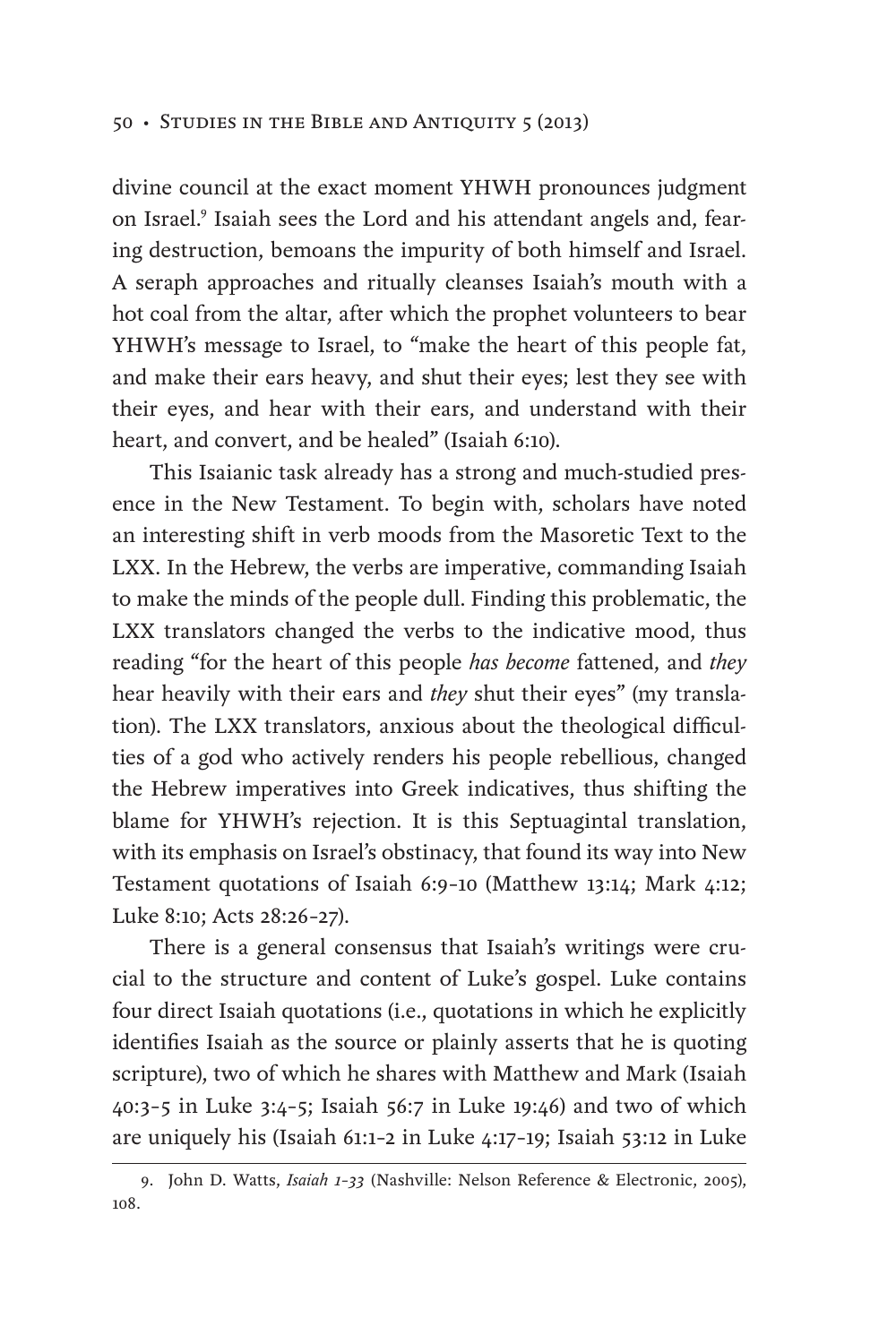22:37). Acts includes five further quotations (Isaiah 66:1–2a; 53:7–8; 55:3; 49:6; 6:9-10).<sup>10</sup>

Luke's careful placement of quotations from and allusions to Isaiah signals the importance he affords the prophet. Bart J. Koet has noted that Luke quotes Isaiah when introducing leading characters (e.g., Jesus, John the Baptist, and Stephen) and sometimes merely alludes to an Isaiah text in one passage in preparation for a more direct quotation later.<sup>11</sup>

Peter Mallen analyzes Luke's use of Isaiah in the context of Second Temple Judaism, concluding that the evangelist employs Isaiah to several ends: to explain and interpret events; to demonstrate that history is unfolding according to God's plan, however unconventional; to lend credibility to his narrative; to show that salvation extends to the Gentiles; to explain Israel's mixed response to the Christian message; and to provide traditional salvation imagery without specifically referencing Mosaic law.<sup>12</sup>

# **Rhetorical Parallels**

Although both Isaiah 6 and Luke 1 contain elements connecting them with numerous other biblical call narratives, $13$  three elements

12. Mallen, *Reading and Transformation,* 100, 133, 157, 201–3.

13. There is some disagreement over whether or not Luke 1:5–25 and Isaiah 6 can actually be called "call narratives." In the case of Isaiah 6, Joseph Blenkinsopp, *Isaiah 1–39* (New York: Doubleday, 2000), 223, 226, argues that since it doesn't come at the beginning of the book and Isaiah is never reassured by God, it doesn't qualify as an official call, while Watts, *Isaiah 1–33*, 104, 108, notes that Isaiah is not commissioned so much as he volunteers for the prophetic task. Several others, however, do term Isaiah 6 a call narrative. See W. J. Dumbrell, "Worship and Isaiah 6," *Reformed Theological Review* 43 (1984): 1, 4, who still notes the atypical lack of feeling unworthy; G. K. Beale, "Isaiah VI 9–13: A Retributive Taunt against Idolatry," *Vetus Testamentum* 41 (1991): 260; Gene M. Tucker, *The Book of Isaiah 1–39* (Nashville: Abingdon, 2001), 101–4. In the case of Luke

<sup>10.</sup> Koet, "Isaiah in Luke–Acts," 79–80.

<sup>11.</sup> Koet, "Isaiah in Luke–Acts," 79–80. As instances of Isaianic allusions that are later quoted, Koet provides the pairing of Isaiah 49:6/Luke 2:28–32, later quoted in Acts 13:47; Isaiah 6:9/Luke 8:10, later quoted in Acts 28:26–27; and Isaiah 53:2/Luke 22:37, later quoted in Acts 8:32–33. It may be of interest to note that all the allusions Koet identifies are in the Gospel of Luke, while the later direct quotations are all found in the book of Acts.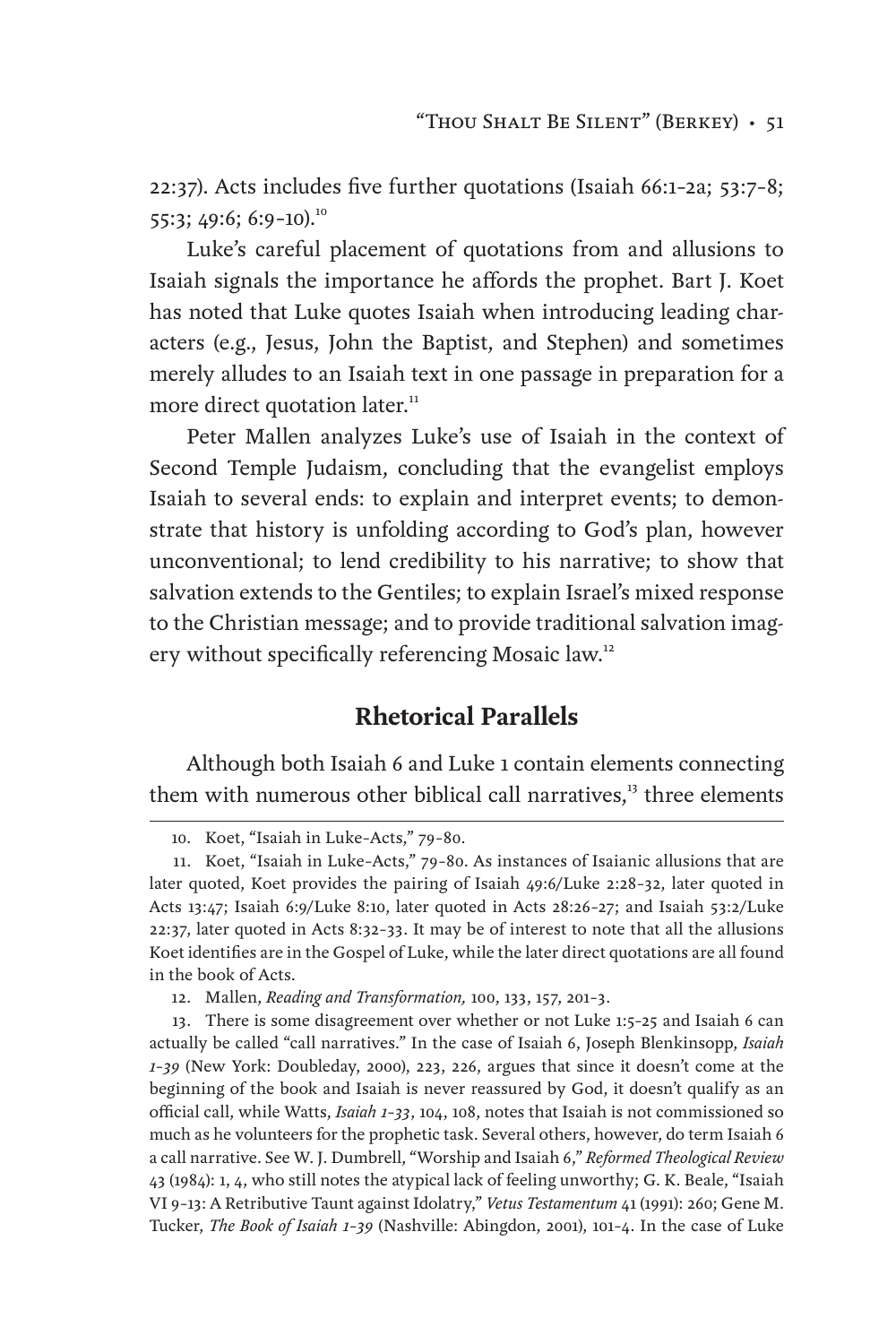in particular link them specifically with each other: their temple setting, dynamic interaction with the altar, and theme of silence.

The first of these elements is their shared setting, which is striking given that temple epiphanies are so uncommon. Moses encounters YHWH in a burning bush on Mt. Horeb (Exodus 3:1–2), Gideon meets an angel on a threshing-floor (Judges 6:11), and Ezekiel is on the banks of a river when he sees the Lord's chariot approaching (Ezekiel 1:1). Although Jeremiah's exact location at the time of his commission is not specified, we learn from Jeremiah 1:1 that he lives in the Levitical town of Anathoth, not Jerusalem. Despite being steeped in a priestly tradition, not even Jeremiah opens his narrative with a temple epiphany. Even the case of Micaiah is ambiguous on this point.<sup>14</sup> He never gives the setting for his vision but simply recounts that he "saw the LORD sitting on his throne, and all the host of heaven standing by him" (1 Kings 22:19). Although the natural location of YHWH's throne and attendants is in the temple, this is not an adequate parallel to Isaiah 6 because no temple accoutrements play any role in his vision and because the temple is not specifically mentioned.

A possible exception to the rarity of call narratives in the temple is the case of Samuel. The prophet is described as lying "in the temple of the LORD, where the ark of God was" (1 Samuel 3:3), when he hears the voice of God and mistakes it to be Eli. I would argue

14. Which is perhaps of some importance, given the fact that this story forms the closest parallel to Isaiah 6:9–10 in the Hebrew Bible. See Blenkinsopp, *Isaiah 1–39*, 224.

<sup>1:5–25,</sup> John Nolland, *Luke 1–9:20* (Dallas: Word Books, 1989), 24, feels that any similarities with biblical commission narratives are incidental to Luke's use of Old Testament motifs and that it is more properly called a birth oracle. Fearghus O. Fearghail, "The Literary Forms of Lk 1,5–25 and 1,26–38," *Marianum* 43 (1981): 321–44, similarly advocates caution but disagrees that Luke 1:5–25 is a birth annunciation, preferring the term "miracle story." He does admit, however, that the annunciation of Jesus's birth in 1:26– 38 has more in common with call narratives, and given that the two scenes are meant to be parallel (see Brown, *Birth of the Messiah,* 250–51), I don't think we can be too rigid in our limitations on Luke 1:5–25. For examples of those who share my view of Luke 1:5–25 as a commissioning scene, see Terence Y. Mullins, "New Testament Commission Forms, Especially in Luke–Acts," *Journal of Biblical Literature* 95 (1976): 603–14; Benjamin J. Hubbard, "Commissioning Stories in Luke–Acts: A Study of their Antecedents, Form and Content," *Semeia* 8 (1977): 103–26.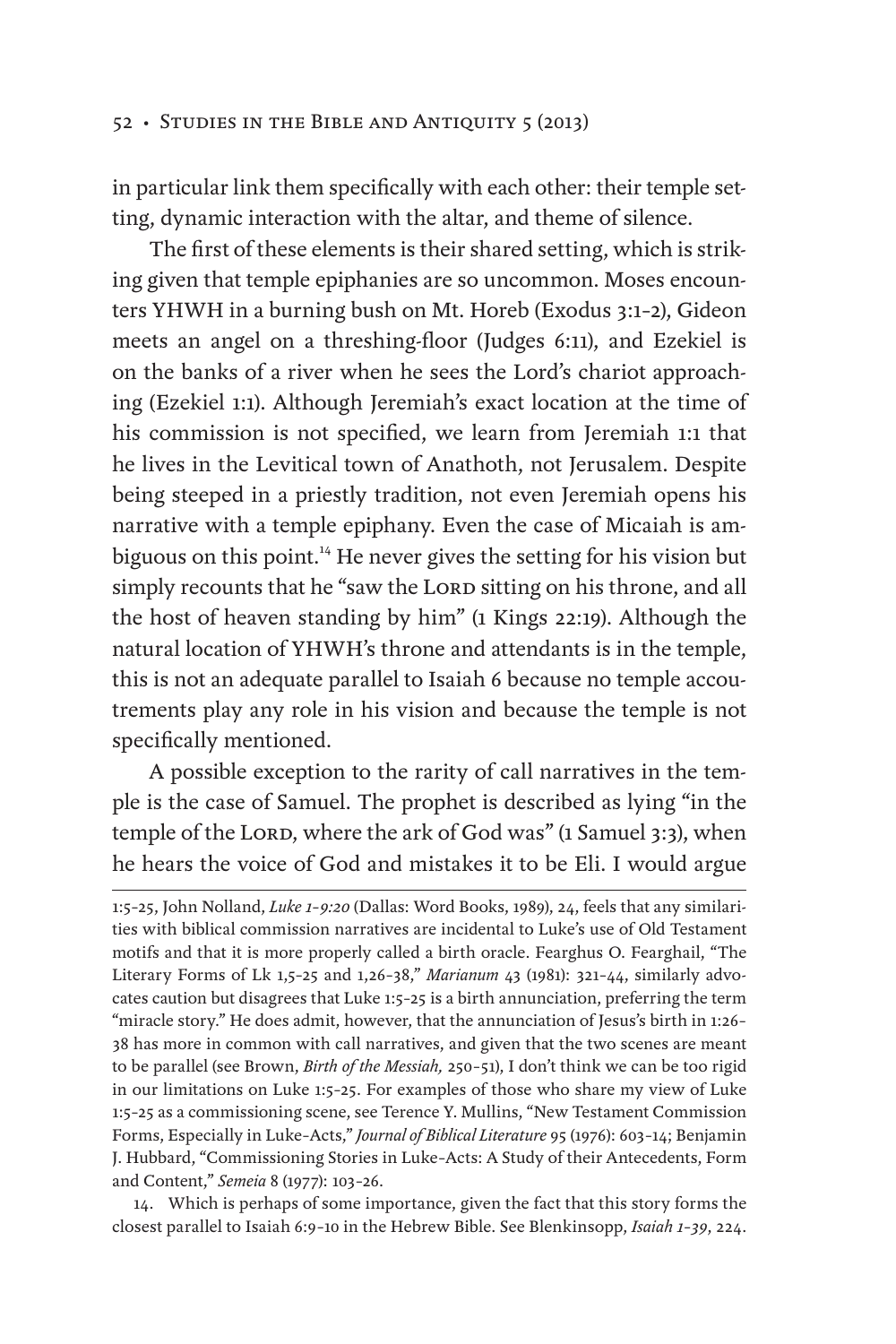that the temple setting ought to be considered less important for this narrative since, again unlike Isaiah and Zechariah, Samuel does not interact in any significant way with the features of the sanctuary. Given Luke's obvious fascination with the Jerusalem temple,<sup>15</sup> it would be very odd for him not to engage one of the most potent temple scenes available in the Hebrew Bible.

The second element linking Luke 1:5–25 with Isaiah 6 is the dynamic interaction with the altar. In both texts, the temple setting forms more than a mere backdrop. First, both stories include an element of smoke. It was Zechariah's duty to offer the evening incense (Luke 1:9; cf. Revelation 8:4),<sup>16</sup> while Isaiah also witnesses incense smoke filling the temple following the trisagion of the seraphim: "The posts of the door moved . . . and the house was filled with smoke" (Isaiah 6:4).<sup>17</sup> Second, the altar becomes an important focal point for angelic<sup>18</sup> encounters in both narratives. Luke describes Gabriel "standing on the right side of the altar of incense" (Luke 1:11),<sup>19</sup> while Isaiah is ritually cleansed by a seraph holding "a live" coal . . . which he had taken . . . from off the altar" (Isaiah 6:6). In

16. Although Bowie maintains that we cannot be sure whether this was the morning or evening offering (*Gospel according to St. Luke*, 32), Fitzmyer believes that parallels with Daniel 9 suggest that Zechariah was performing the evening ritual at the time he saw Gabriel (*Gospel according to Luke I–IX,* 318, 324). At any rate, in both cases Zechariah is interacting with smoke.

17. Given the temple setting, it seems unnecessary to attempt to identify this smoke with the transient *shekinah* and more logical to point to a connection with regular cult sacrifices or incense, according, at least, to Tucker, *Book of Isaiah 1–39*, 102; Watts, *Isaiah 1–33,* 108; G. G. D. Kilpatrick, *The Book of Isaiah: Chapters 1–39* (New York: Abingdon, 1956), 207.

18. Interestingly, each angel is also identified in relation to YHWH's presence. Isaiah's seraph is "one of the seraphs" he "saw in attendance above [YHWH]," (Isaiah 6:2, 6), while Gabriel explicitly reports his authority to Zechariah by saying "I am Gabriel who stands before God" (Luke 1:19).

19. Fitzmyer identifies Gabriel's position on the right side of the altar as a sign of divine favor, though he gives no parallels to justify his claim (*Gospel according to Luke I–IX*, 324–25).

<sup>15.</sup> Not only does his infancy narrative begin and end in the temple (Luke 1:9; 2:46), but so does the entire gospel (24:53). See Brown, *Birth of the Messiah*, 237, 351–54, 451, 485; J. Bradley Chance, *Jerusalem, the Temple, and the New Age in Luke–Acts* (Macon, GA: Mercer University Press, 1988); James M. Dawsey, "The Origin of Luke's Positive Perception of the Temple," *Perspectives in Religious Studies* 18 (1991): 5–22.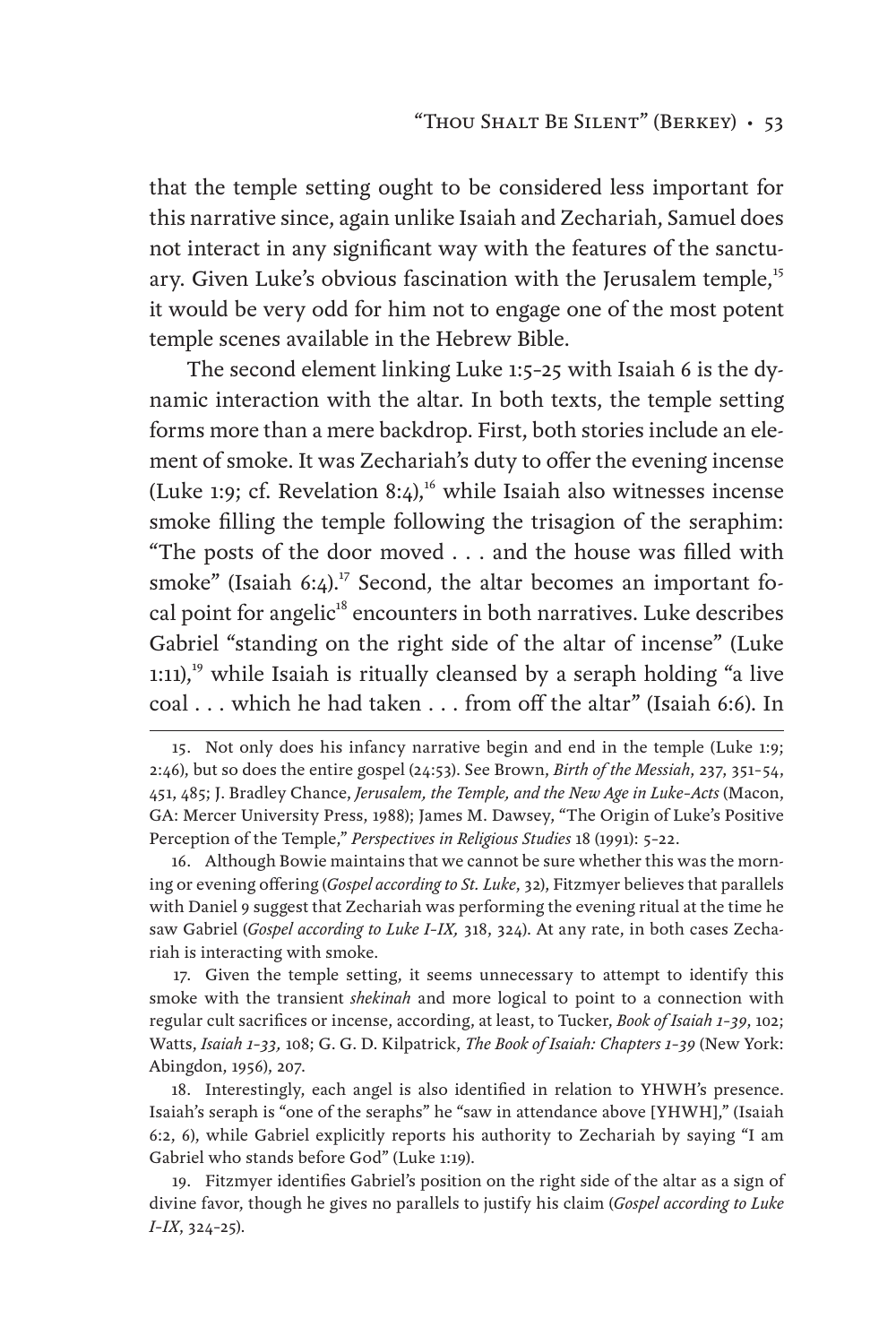other words, not only is the altar *present* and *smoking* in both narratives, but the main character interacts with an angel related to that altar, as well.

The third connecting element—the most subtle, unique, and literarily rich connection between the two narratives—is the theme of silence.20 Here we take a step back from the temple settings of each narrative to look at the literary elements of each pericope as a whole.

Regarding the theme of silence, Luke 1 seems fairly straightforward on the surface. Doubting the veracity of Gabriel's words, Zechariah asks, "Whereby shall I know this?" to which Gabriel responds, "I am Gabriel, that stand in the presence of God; . . . thou shalt be dumb, and not able to speak, until the day that these things shall be performed, because thou believest not my words" (Luke 1:18–20). Because Zechariah dared to venture unfaithful speech, all speaking ability is taken away from him for the next nine months.<sup>21</sup> So far, the role of silence in the text is fairly clear: Zechariah is struck dumb.

Paradoxically, this very cessation of communication serves to communicate something: Zechariah's silence informs the people of his angelic encounter (Luke 1:22). To add to the complexity of the role silence plays in Luke 1, the crowd waiting outside the temple is described responding to Zechariah in the third person, thus silencing their collective voice. In other words, it is as if Luke hit the "mute" button on his scene once Zechariah left the sanctuary. Instead of Luke singling out a handful of characters from the crowd to say "Look! Zechariah cannot speak!" he simply reports "he could

<sup>20.</sup> The theme of silence has been severely neglected in biblical scholarship. Besides Paolo Torresan, "Silence in the Bible," *Jewish Bible Quarterly* 31 (2003): 153–60, the vast majority of studies on silence have focused on the repression of female characters. See, for example, Esther Fuchs, "'For I Have the Way of Women': Deception, Gender, and Ideology in Biblical Narrative," *Semeia* 42 (1988): 68–83.

<sup>21.</sup> Commentators find it likely that Zechariah's punishment also involves being unable to hear. Bowie points to the fact that it is Elisabeth who must protest the relatives' assumption about the child's name in Luke 1:60 (*Gospel according to St. Luke,* 44), while Fitzmyer relies on the silent gestures of verse 62 and the word *kōphos* in the original punitive declaration of verse 20 (*Gospel according to Luke I–IX*, 328–29).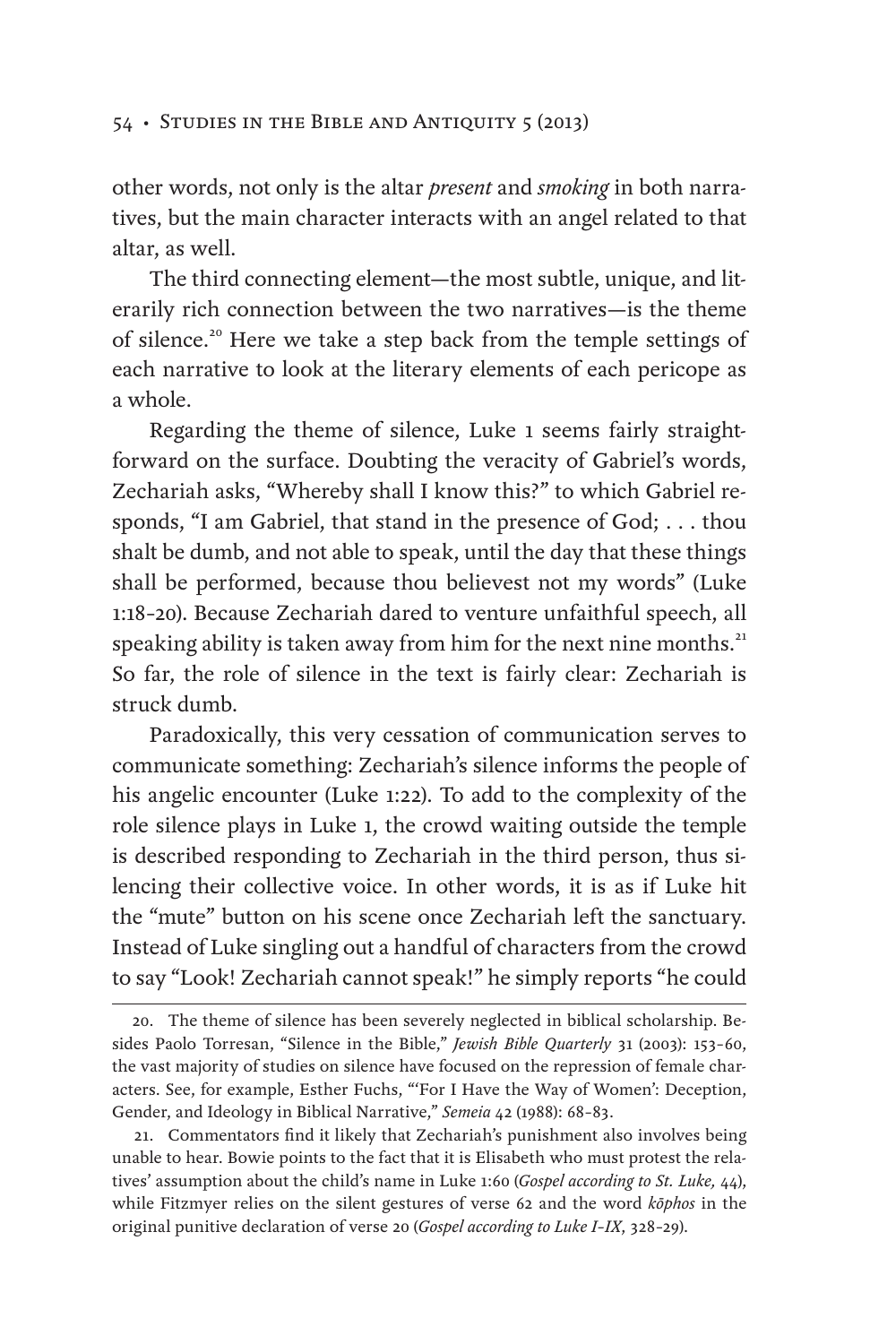not speak to them: and they perceived that he had seen a vision in the temple."

Not only is the public response narrated in the third person, thus silencing the voice of the crowd who just prior had been engaged in the very verbal act of prayer (Luke 1:10), but the crowd also mistakes the essential character of Zechariah's experience: "they perceived that he had *seen* (*heōraken*) *a vision*" (Luke 1:22). While the reader experiences a primarily verbal dialogue between Zechariah and Gabriel that involves few visual elements, the people perceive in purely visual terms and leave little room for the fact that an angel *spoke* to Zechariah. The crowd's response essentially silences Zechariah's encounter by interpreting it primarily as a vision.

Pervasive silence continues to mute the scene and emphasize its visual elements as Zechariah is reduced to gestures to convey his new handicap. Luke closes the pericope on the same muted note. Still in the narrative third person, Luke simply concludes with "as soon as the days of his ministration were accomplished, he departed to his own house" (Luke 1:23).

Isaiah 6 is, if anything, even more occupied with the theme of silence. The most striking feature in this chapter is the *visual* immediacy of the Lord. Before describing the throne, the temple, or the seraphim, Isaiah simply reports, "I saw . . . the Lord" (Isaiah 6:1). The object of Isaiah's perception is first and foremost YHWH. This divine transcendence is marked only in the language of sight, in contrast to other biblical commissions, where God's *verbal* immediacy is the point of emphasis. Even in the commissions of two of the most important figures for the biblical prophetic tradition, Moses and Samuel,<sup>22</sup> neither is privileged with a *primarily* visual experience. God first *spoke* to Moses out of the burning bush (Exodus 3:4), and 1 Samuel 3 emphasizes the Lord's verbal summon by repeating

<sup>22.</sup> Moses's prominence is due to his role in the exodus and establishment of Israel, while Samuel assumes importance in the Deuteronomic tradition as the prophet who inaugurated the era of kings and the United Monarchy. On Samuel's role in the Hebrew Bible as well as the importance of the Deuteronomist for Luke, see John Drury, *Tradition and Design in Luke's Gospel: A Study in Early Christian Historiography* (London: Darton, Longman & Todd, 1976), 58, 82–87, 139–41.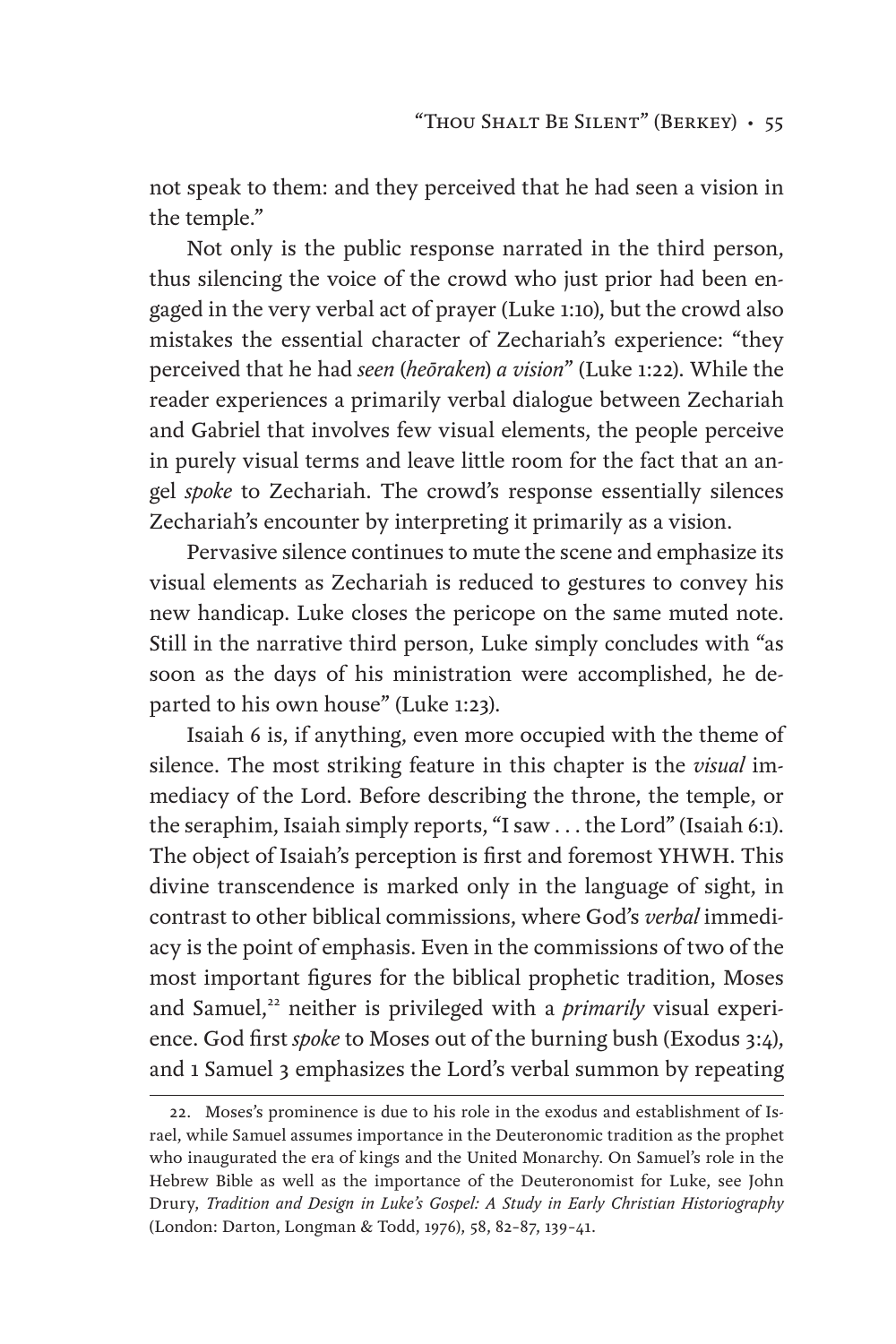it three times (1 Samuel 3:4–8). Although a visual element cannot be denied in either case, each narrative wishes primarily to emphasize the Lord's words. Jeremiah doesn't report any visionary element to his commission but simply explains that "the word of the LORD came unto me, saying . . ." (Jeremiah 1:4). Even Micaiah in 1 Kings 22 doesn't give any description of "the host of heaven" but jumps straight to the Lord's direct question, "who shall persuade Ahab?" (1 Kings 22:19–20). Thus, Isaiah 6 is unique in the Hebrew Bible for God's failure to immediately address his prophet.<sup>23</sup> Isaiah is left with nothing to encounter but YHWH's direct gaze.

The prophet's visual encounter with the Lord is even more striking if we remember that there is reportedly nothing filling the space between them—rather, the seraphs were in attendance "*above*" the Lord (Isaiah 6:2). In addition, the only sound in the room is their worshipful trisagion. The realm of language is relegated to the air above the Lord and Isaiah. Across this empty space between them, Isaiah can only *see* God; he cannot hear or address him.

Isaiah himself recognizes this difficulty when he hears the seraphic praise. Distraught at his inability to join the angelic song, $24$ he blames his mouth: "Woe is me! for I am undone; because I am a man of unclean lips, and I dwell in the midst of a people of unclean lips" (Isaiah 6:5). Even more dramatically, since *nidmêtî* may be a niphal verb from *damah* ("to be silent"), an alternate translation of Isaiah's terrified statement reads "Woe is me! I must be silent!"<sup>25</sup> Ironically, even as he expresses the necessity of reserve, he speaks. He is speaking at the very moment he is expressing the need for silence and thus renders his statement devoid of meaning. Isaiah's

<sup>23.</sup> The case is obviously different for Ezekiel. The first chapter of his book is entirely taken up with describing the appearance of God and his attendants. In fact, Ezekiel is even more delayed than Isaiah 6 in introducing the direct voice of God. Yet a distinction can be drawn on the basis that the narrative silence in Ezekiel 1 is an extended description of God's throne.

<sup>24.</sup> Kilpatrick, *Book of Isaiah,* 209; Watts, *Isaiah 1–33,* 108.

<sup>25.</sup> There is no need to tie this verb down to just one meaning. The ambiguity of "I am silent" versus "I am destroyed" only enriches the interpretive possibilities. See also H. D. Preuss, "דמה, "in *Theological Dictionary of the Old Testament*, 3:250–60; A. Baumann, "דמה II," in *Theological Dictionary of the Old Testament*, 3:260–65.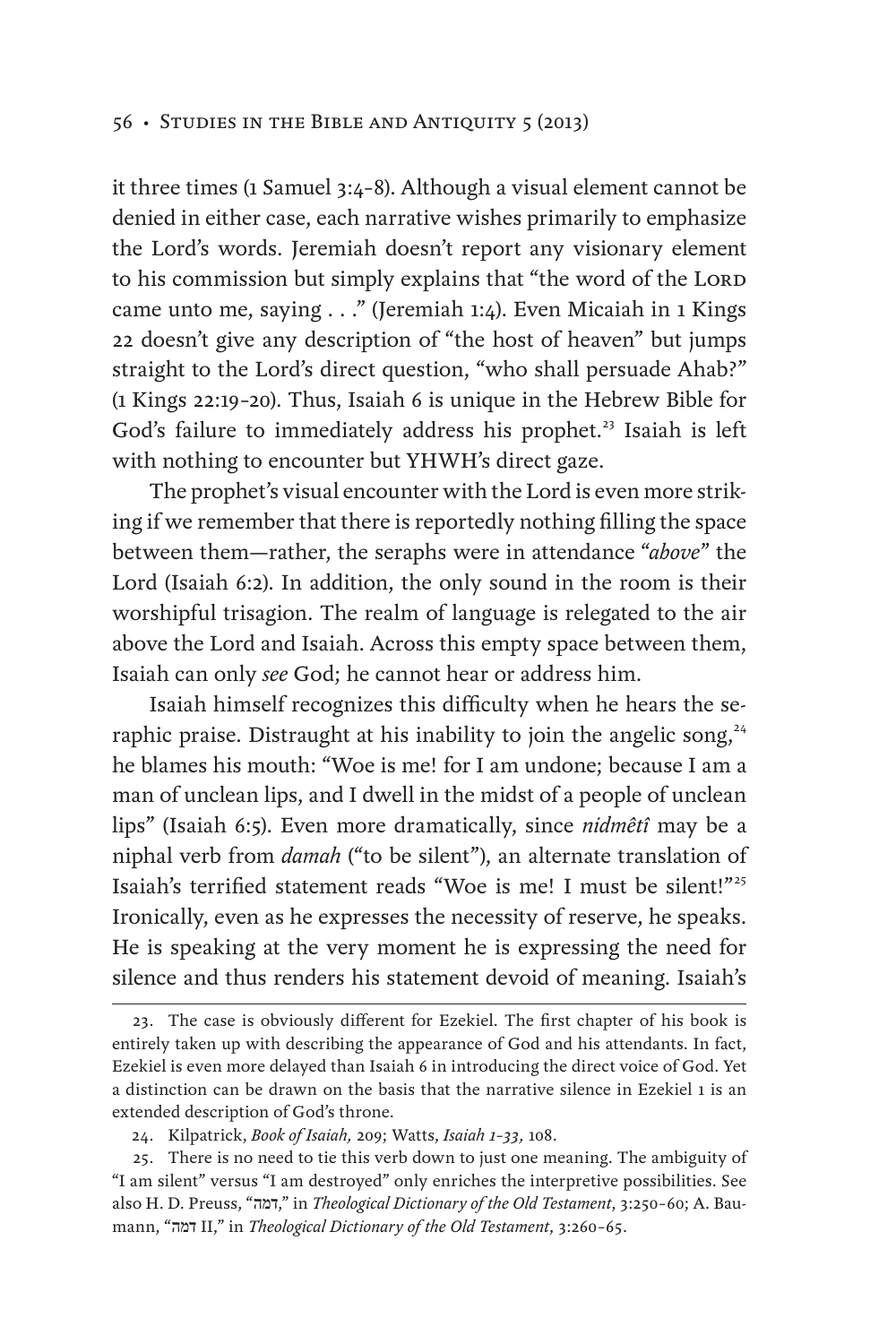language, as well as the language of Israel, may not be uttered here, and in expressing that impossibility, language collapses.

Isaiah's lament apparently does not go unnoticed. Isaiah writes,

Then flew one of the seraphims unto me, having a live coal in his hand, which he had taken with the tongs from off the altar: And he laid it upon my mouth, and said, Lo, this hath touched thy lips; and thine iniquity is taken away, and thy sin purged. **Also I heard the voice of the Lord.** (Isaiah 6:6–8, emphasis added)

Now ritually cleansed,<sup>26</sup> Isaiah is admitted immediately back into the realm of language. The entire encounter with the seraph takes place in silence until the stone has touched Isaiah's lips. Only *then* does he hear the angel's (verbal) pronouncement, and only *then* does he hear the actual voice of God.<sup>27</sup>

Isaiah's curious relationship with language does not end there, however. In verses 9–10 he is commissioned to preach in such a way that purposely confuses his audience. Isaiah's mission is to reverse the typical function of speech; instead of communicating accurately, he is to "make their ears heavy, and shut their eyes; lest they . . . understand with their heart."<sup>28</sup> Isaiah's language, having been influenced by the divine council, has been rendered foreign to the language of Israel.<sup>29</sup>

<sup>26.</sup> See Victor A. Hurowitz, "Isaiah's Impure Lips and Their Purification in Light of Akkadian Sources," *Hebrew Union College Annual* 60 (1989): 39–89.

<sup>27.</sup> There may be a sense in which, by hearing the seraph's voice first, the seraphim fulfill their traditional role as guardians of YHWH's throne by mediating Isaiah's encounter with God.

<sup>28.</sup> For an analysis of the theme of deafness/blindness in Isaiah 6 and other Isaiah passages, see Geoffrey D. Robinson, "The Motif of Deafness and Blindness in Isaiah 6:9–10: A Contextual, Literary, and Theological Analysis," *Bulletin for Biblical Research* 8 (1998): 167–86; and Rolf Rendtorff, *Canon and Theology: Overtures to an Old Testament Theology*, ed. and trans. Margaret Kohl (Minneapolis: Fortress, 1993), 172–79. Robinson believes that Israel's deafness/blindness is punitive, which has interesting implications for Zechariah's response to Gabriel and subsequent punishment.

<sup>29.</sup> Andrew F. Key, "The Magical Background of Isaiah 6:9–13," *Journal of Biblical Literature* 86 (1967): 198–204, raises the possibility, based on parallels between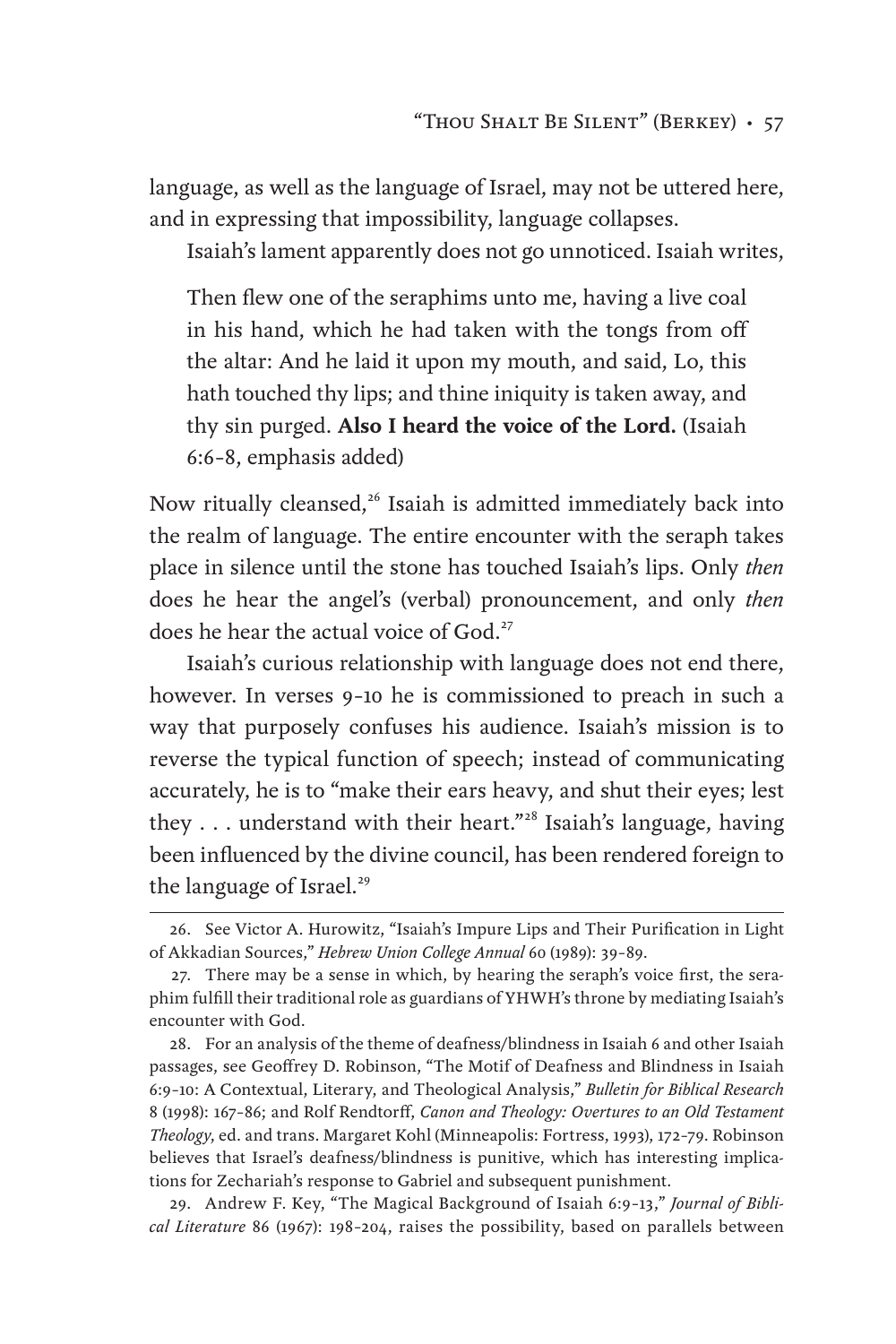Returning to the connection with Luke 1, two phenomena bear attention. First, Zechariah and Isaiah are each characterized by speech that is *opposite* of the angel they encounter. Gabriel comes to Zechariah and does nothing but discourse for eight verses; at the end of the scene, Zechariah is made silent. In contrast, Isaiah's seraph comes in complete silence, but afterward Isaiah is commissioned to speak. A second, related point is that the final speech of these characters also stands opposite their initial reaction. Zechariah speaks inappropriately by expressing disbelief and is punished by having his speech removed. Isaiah, meanwhile, volunteers his silence ("I must be silent") and is given to speak at much greater length, bearing the council's divine message back to Israel.

Thus, although the Jerusalem temple and its altars have a rich cultic heritage with several individual parallels elsewhere in the Hebrew Bible, no other two texts in the Bible share the convergences of a temple setting, active contact (both human and angelic) with the altar, *and* a fascination with the theme of silence.

#### **Function**

We turn, finally, to the question of how this Isaiah 6 allusion functions in Luke's gospel and why it may have been included.<sup>30</sup>

prophecy and magic in ancient religions, that Isaiah's message actually consists of ecstatic babbling!

<sup>30.</sup> I need here to address the redactional question of the sources behind Luke 1–2. Scholars have long been aware that Luke's first chapter contains strong "Semitic Greek" in comparison with the Greek in the rest of Luke–Acts, but it is still unclear whether this is evidence of an isolable Hebrew source document behind Luke's narrative or whether Luke chose to adopt the Semiticized style of LXX Greek for rhetorical purposes. If a specific source document is primarily responsible for the strongly Semitic flavor of Luke's infancy narrative, it is possible that the Isaiah 6 allusion was incorporated along with the other material. While recognizing this as a distinct possibility, I am more sympathetic with those who see in Luke a highly aware editor capable of consciously imitating the linguistic style of the LXX at the same time as he incorporates biblical motifs and type-scenes. On this debate, see H. F. D. Sparks, "The Semitisms of St. Luke's Gospel," *Journal of Theological Studies* 44 (1943): 129–38; Bowie, *Gospel according to St. Luke,* 30; Paul Winter, "The Proto-Source of Luke I," *Novum Testamentum* 1 (1956): 184–99; Joseph A. Fitzmyer, "Peace upon Earth among Men of His Good Will (Lk 2:14)," *Theological Studies* 19 (1958): 225–27; H. H. Oliver, "The Lucan Birth Stories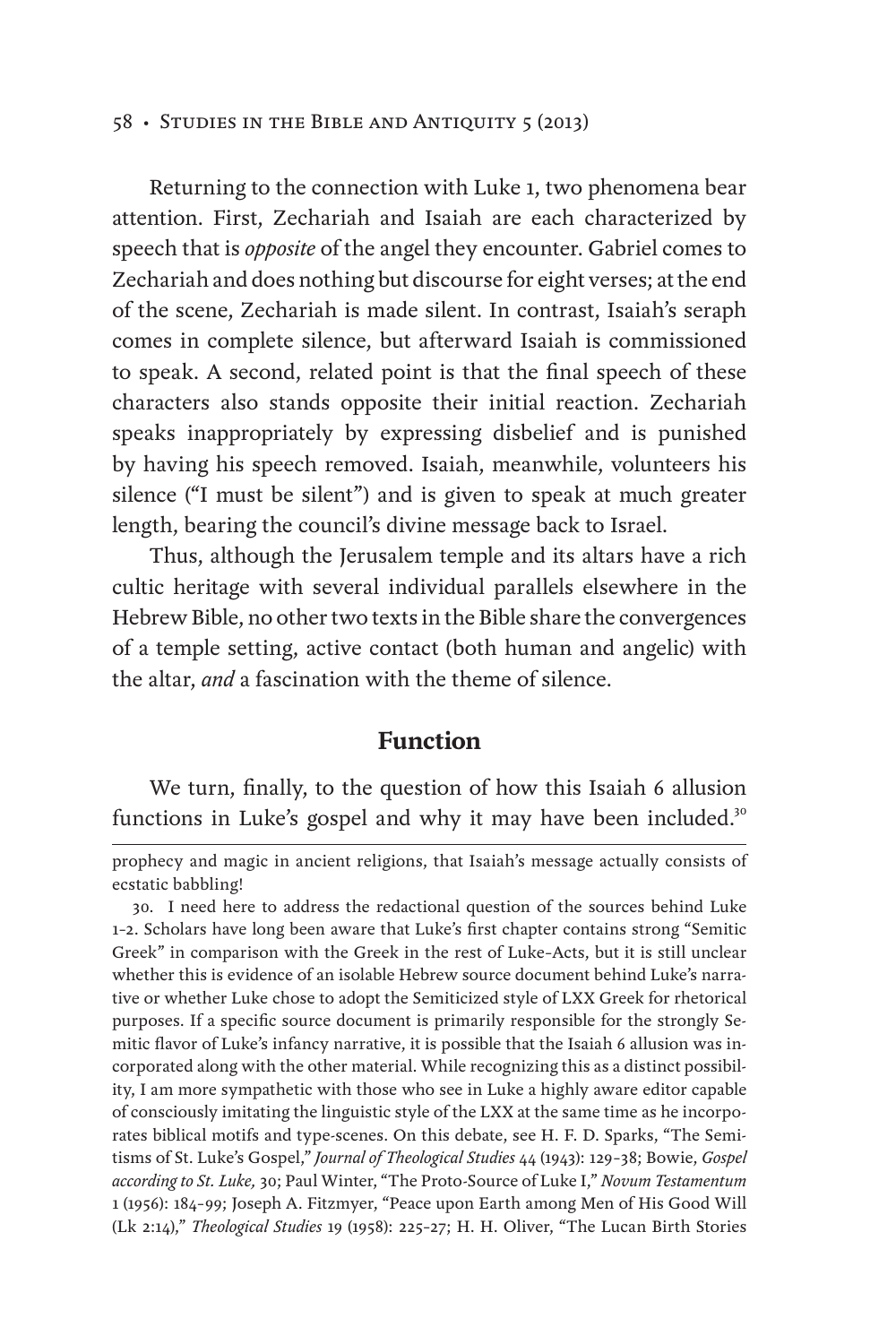The rhetorical function of this allusion has implications for how one reads the rest of Luke–Acts and how its original audience would have understood the person and mission of John the Baptist. What follows, then, are three (not necessarily exclusive) interpretive possibilities for reading Isaiah 6:1–8 within Luke 1:5–25.

#### **Introduction to Jewish Theology**

As we noted above, Luke opens his narrative with a case study of Jewish piety.<sup>31</sup> He shows Zechariah ministering in the Jerusalem temple and will soon introduce Zechariah/Elisabeth's and Joseph/ Mary's strict observance of Mosaic law. Eight days after John's birth, family and friends gather to witness his circumcision and naming (Luke 1:59). Jesus, too, is circumcised and named at eight days of

and the Purpose of Luke–Acts," *New Testament Studies* 10 (1963): 202–26; Matthew Black, "Second Thoughts IX. The Semitic Element in the New Testament," *Expository Times* 77 (1965): 20–23; Fitzmyer, *Gospel according to Luke I–IX*, 308–9; Drury, *Tradition and Design*, 7, 49, 66; Nigel Turner, "The Quality of the Greek of Luke–Acts," in *Studies in New Testament Language and Text*, ed. J. K. Elliott (Leiden: Brill, 1976), 387–400; Brown, *Birth of the Messiah,* 244–47, 266; Fred L. Horton, "Reflections on the Semitisms of Luke–Acts," in *Perspectives on Luke–Acts*, ed. Charles H. Talbert (Edinburgh: Clark, 1978), 1–23; S. C. Farris, "On Discerning Semitic Sources in Luke 1–2," in *Gospel Perspectives: Studies of History and Tradition in the Four Gospels*, ed. R. T. France and D. Wenham (Sheffield: JSOT, 1981), 2:201–37; William G. Most, "Did St. Luke Imitate the Septuagint?" *Journal for the Study of the New Testament* 15 (1982): 30–41; Frederic Raurell, "Influence of Is-LXX in the New Testament," *Revista Catalana de Teologia* 8 (1983): 263–64; Bock, *Proclamation from Prophecy and Pattern*, 17–19, 26; Nolland, *Luke 1–9:20*, 21–22. On the importance of the infancy narratives for understanding the broader themes at work in Luke–Acts, see Paul S. Minear, "Luke's Use of the Birth Stories," in Keck and Martyn, *Studies in Luke–Acts*, 111–30.

31. A Gentile audience may be partly responsible for this. See Brady S. Billings, "'At the Age of 12': The Boy Jesus in the Temple (Luke 2:41–52), the Emperor Augustus, and the Social Setting of the Third Gospel," *Journal of Theological Studies* 60 (2009): 70–89; Joseph B. Tyson, *Images of Judaism in Luke–Acts* (Columbia: University of South Carolina Press, 1992), 18–39; and C. H. Talbert, "Prophecies of Future Greatness: The Contributions of Greco-Roman Biographies to an Understanding of Luke 1:5–4:15," in *The Divine Helmsman: Studies on God's Control of Human Events*, ed. James L. Crenshaw and Samuel Sandmel (New York: KTAV, 1980), 129–41. On Jewish piety in Luke, see John H. Elliott, "Household and Meals vs. Temple Purity Replication Patterns in Luke– Acts," *Biblical Theology Bulletin* 21 (1991): 102–8, and Tyson, *Images of Judaism*, 42–53. For a balanced discussion of Luke's attitude toward Judaism generally, see J. L. Houlden, "The Purpose of Luke," *Journal for the Study of the New Testament* 21 (1984): 53–65.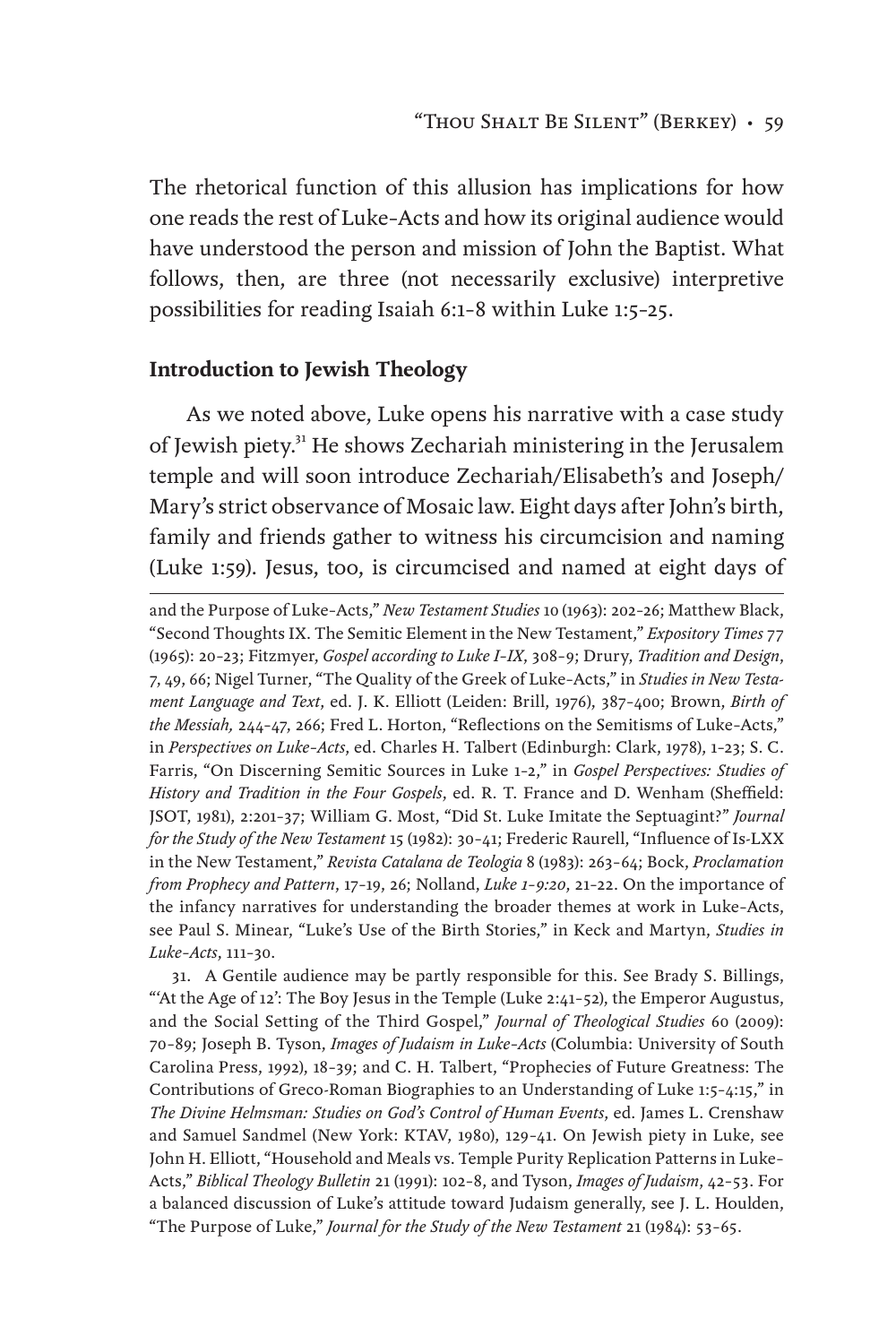age (2:21). Mary accomplishes the necessary purification rites after giving birth (2:22), and Mary and Joseph take the infant to the temple and offer sacrifice (2:22–24). At the temple they encounter Simeon and Anna, two other embodiments of piety, who spend all day worshipping in the sanctuary and awaiting God's promised redemption of Israel (2:25, 36–38). Later, we learn that Mary and Joseph journey to Jerusalem every year to observe Passover (2:41).

Instead of merely adding another element of what Jews *do*, Isaiah 6 contributes to an idea of what Jews *believe*—theology, in other words. Their god counsels in heaven, administers justice, and demands reverence, even silence (cf. Habbakuk 2:20). He sends prophets and directs the affairs of Israel, even when his method seems counterintuitive (Isaiah 6:9–10). The allusion to Isaiah 6 provides a theological backdrop against which this panoply of Jewish rituals acquires meaning and significance.

#### **John as the Last of the Prophets**

Luke seems to characterize John the Baptist as a kind of "last prophet" inaugurating the Messianic era.<sup>32</sup> Jesus clearly places him at the end of the prophetic tradition when he explicitly calls him "a prophet" (Luke 7:26) and says "the law and the prophets were *until John*" (16:16, emphasis added). Several allusions throughout Luke connect the Baptist with various prophetic figures from Israel's history. As noted above, the conditions of his birth connect him with Samuel, while Gabriel announced that John would go "in the spirit and power of Elias" (1:17). Just six chapters later, Jesus clarifies, "this is he, of whom it is written, Behold, I send my messenger before thy face, which shall prepare thy way before thee" (7:27). By quoting Malachi, Jesus draws a direct identification between the Baptist and Elijah who, by this time, had already been associated with the preparatory messenger of Malachi 3.<sup>33</sup> Furthermore, when Luke associates John with the Holy Spirit, he may be announcing

<sup>32.</sup> See also Oliver, "Lucan Birth Stories," 216–18.

<sup>33.</sup> Fitzmyer, *Gospel according to Luke I–IX*, 320; John H. Hughes, "John the Baptist: The Forerunner of God Himself," *Novum Testamentum* 14 (1972): 191–218.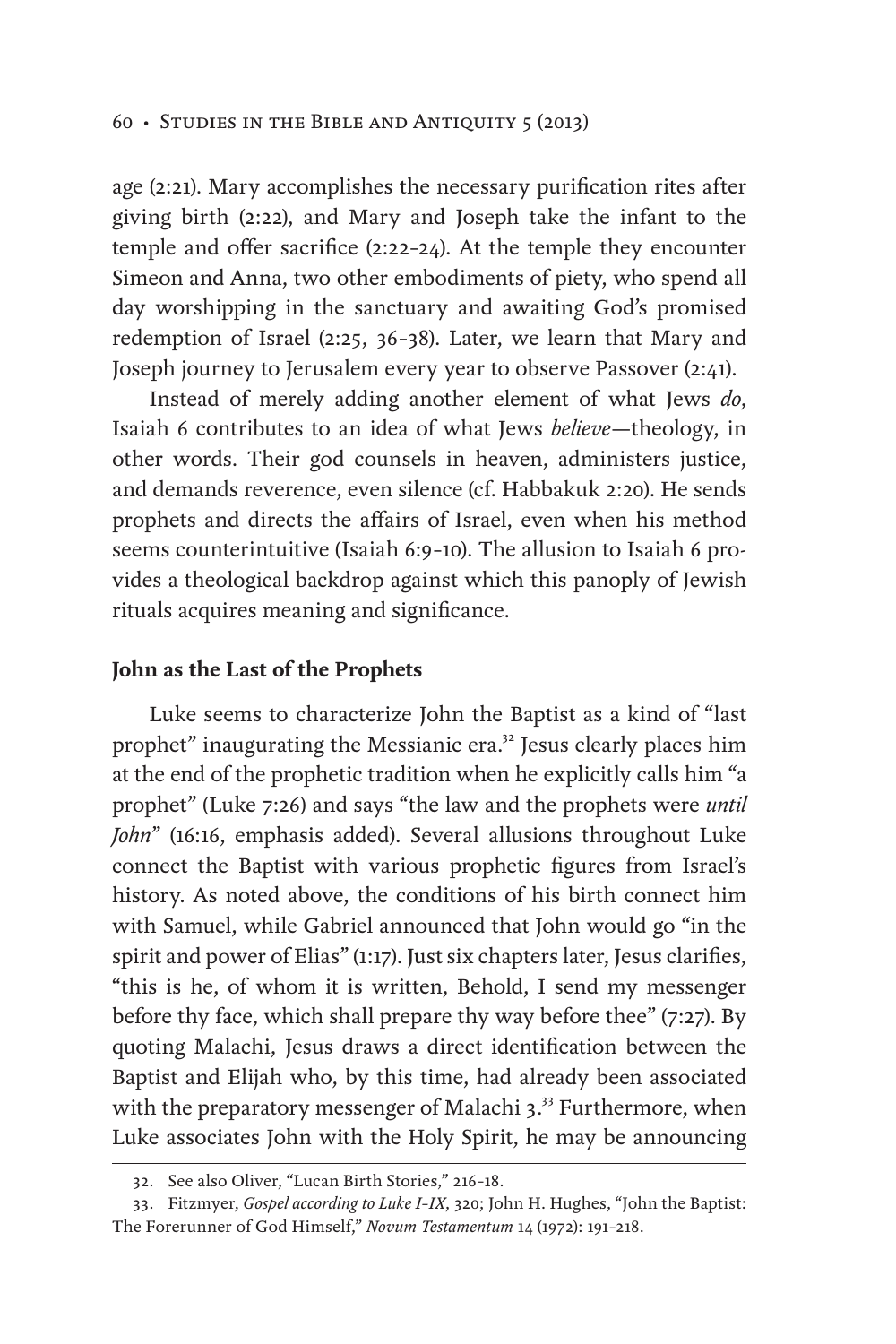his prophetic career by way of connections with 1 Samuel 10:10, 2 Samuel 23:2, and 2 Kings 2:9–16.34

In this context, an allusion to Isaiah 6 would bolster the assertion that John is a legitimate prophet by making him a participant in a traditional call narrative and would further elevate his importance by highlighting the fact that he was called from before birth*.* The fact that Zechariah is silenced in the scene portrayed in Luke 1:5– 25 (opposite Isaiah, who was told to speak) may be a method of eliminating confusion about exactly who is being commissioned in this scene. Zechariah's punitive muteness reminds the audience that his role is not to preach, but to be a sign of the true orator to follow, namely John.

#### **Introduction to Isaiah 6:9–10**

Perhaps the most significant role Isaiah 6:1–8 may play in Luke 1 is related to later quotations of Isaiah 6:9–10 within Luke–Acts. Isaiah 6:9–10 is quoted in all three synoptics (Matthew 13:14; Mark 4:12; Luke 8:10) and becomes an important mainstay in early Christian theology. Craig Evans discusses each of these uses to determine how they contribute to the overall message of the authors. Matthew, he says, uses Isaiah 6:9–10 to explain *why* people cannot recognize God's plan, but places the responsibility for this "obduracy" on Jesus's enemies, not on his own enigmatic teachings. Mark uses the passage to demonstrate that Jesus's mission was misunderstood by his disciples as well as by his enemies, thus contributing to Mark's theme of secrecy, and shows Jesus quoting Isaiah 6:9–10 to explain the violent opposition against him. Luke, however, employs the passage to explain why the Jews reject Christianity and to justify the gospel's extension to the Gentiles.<sup>35</sup>

Luke–Acts further emphasizes this passage by quoting it in its most extended form within the entire New Testament in Acts

<sup>34.</sup> Brown, *Birth of the Messiah,* 274.

<sup>35.</sup> Craig A. Evans, *To See and Not Perceive: Isaiah 6.9–10 in Early Jewish and Christian Interpretation* (Sheffield: Sheffield Academic Press, 1989), 106, 113, 127. See also Harold S. Songer, "Isaiah and the New Testament," *Review Expositor* 65 (1968): 469.